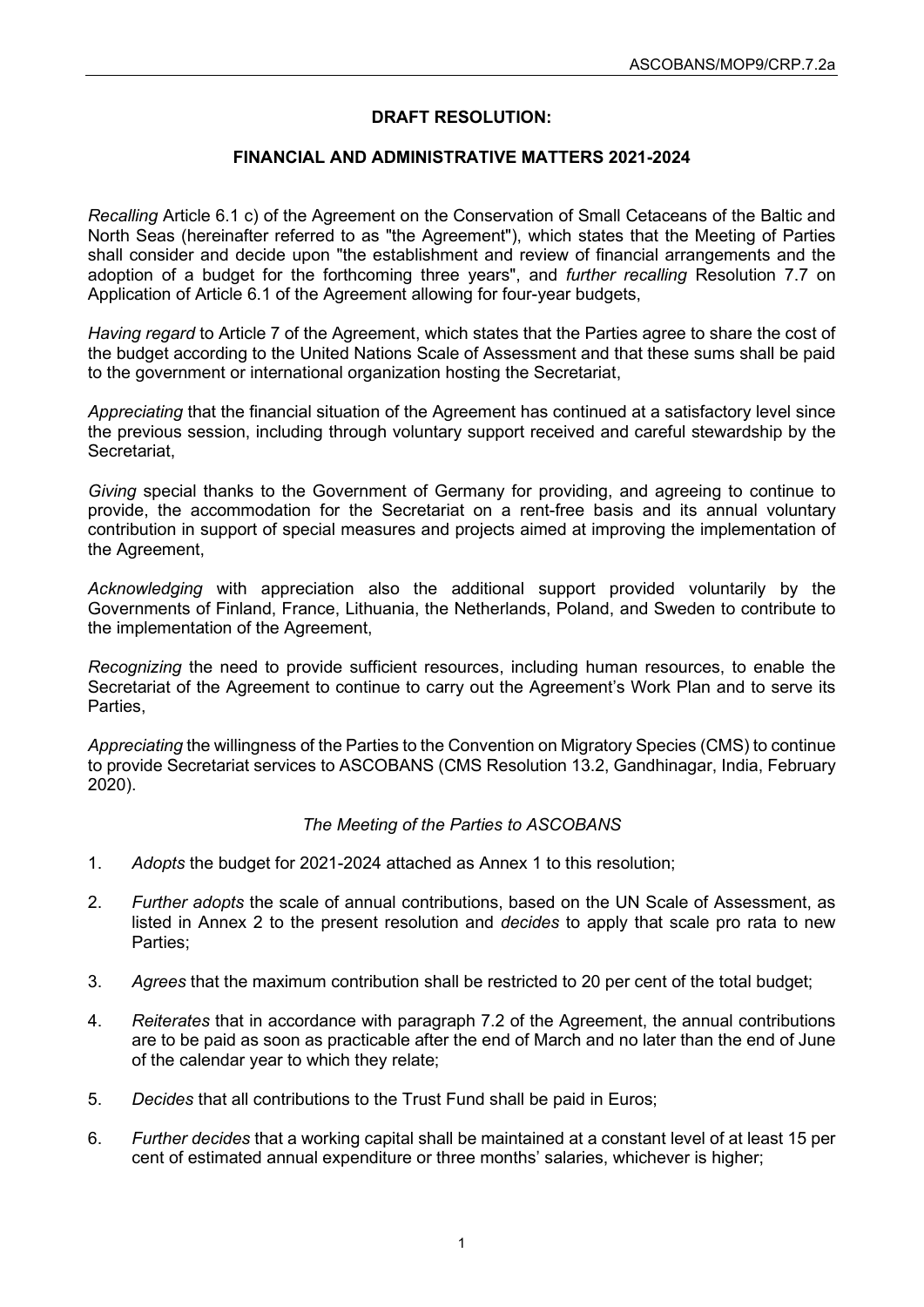- 7. *Requests* Parties that are required to pay a small contribution to consider paying for the whole financial period in one instalment;
- 8. *Decides* to continue the current Secretariat arrangements and therefore *requests* that the CMS Secretariat shall continue to serve as the Secretariat pursuant to provision No. 4 of the ASCOBANS Agreement;
- 9. *Instructs* the Secretariat to allocate the contributions of Parties that accede to the Agreement after 1 January 2021 towards the funding of approved activities not covered by the core budget;
- 10. *Further instructs* the Secretariat to report on its income and expenditure to the Advisory Committee at its institutional sessions, and to report back to the Meeting of Parties at its next session;
- 11. *Requests* the Secretariat to monitor carefully exchange rate fluctuations and adjust levels of expenditure, where necessary;
- 12. *Further requests* the Secretariat to review other UNEP-administered Conventions' salary scales and, when relevant, provide one additional budget option with a sufficient budget allocation for staffing costs to accommodate any potential staff turn-over;
- 13. *Authorizes* the Advisory Committee to decide upon withdrawals from the Trust Fund of the core budget reserve in the event of unforeseen major shortfalls on established budget lines and subject to the provision of satisfactory documentation by the Secretariat;
- 14. *Authorizes* the Secretariat, subject to paragraph 12 above, to approve withdrawals from the fund balance to finance conservation projects approved by the Parties;
- 15. *Invites* Parties and Non-Party Range States, governmental, intergovernmental and nongovernmental organizations to make voluntary contributions towards special activities for the implementation of the Agreement;
- 16. *Encourages* Parties to consider financing Junior Professional Officers and/or providing technical experts to the Secretariat to increase its capacity;
- 17. *Requests* the Secretariat to provide Parties with a detailed list of ongoing and future activities and projects not covered by the core budget, to assist Parties and others to identify those they intend to fund;
- 18. *Requests* the Executive Director of the United Nations Environment Programme (UNEP) to extend the duration of the Trust Funds to 31 December 2024;
- 19. *Requests* the Executive Director of UNEP to consider, as appropriate, providing financial support for special activities;
- *20. Approves* the terms of reference for the administration of the Trust Funds, as set out in Annex 3 to this Resolution, for the period 2021-2024; and
- 21. *Repeals* Resolution 8.13 at the end of the fiscal year.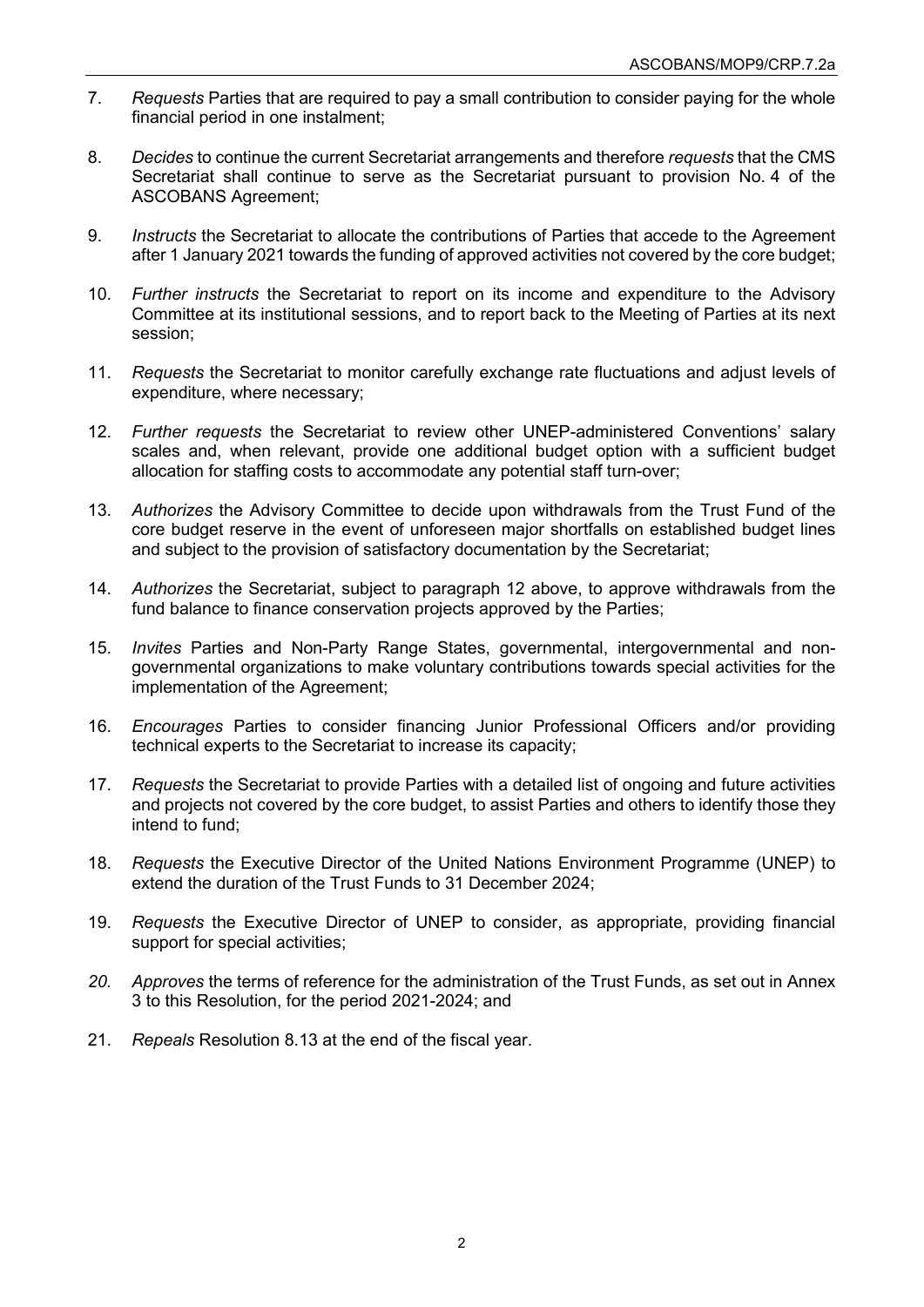# **Annex 1 to the Resolution**

#### **Budget for 2021-2024 ASCOBANS Trust Fund (BA) (all figures in Euros)**

| <b>YEAR</b>                               | 2021    | 2022    | 2023    | 2024    | <b>TOTAL</b>  |
|-------------------------------------------|---------|---------|---------|---------|---------------|
| <b>BUDGET ITEM</b>                        |         |         |         |         | <b>BUDGET</b> |
| <b>STAFF PERSONNEL</b>                    |         |         |         |         |               |
| Executive Secretary (D1) - 3%             | 6,476   | 6,605   | 6,738   | 6,872   | 26,691        |
| CMS Senior Advisor (P4) - 15%             | 23,918  | 24,396  | 24,884  | 25,382  | 98,579        |
| Associate Coordination Officer (P2) - 75% | 99,873  | 101,870 | 103,907 | 105,986 | 411,636       |
| Administrative Assistant (GS-5) - 50%     | 35,534  | 36,245  | 36,969  | 37,709  | 146,457       |
| Consultants                               | 2,040   | 2,040   | 2,040   | 4,080   | 10,200        |
| <b>STAFF PERSONNEL TOTAL</b>              | 167,841 | 171,156 | 174,538 | 180,029 | 693,564       |
| <b>TRAVEL</b>                             |         |         |         |         |               |
| Staff travel                              | 5,412   | 5,520   | 5,631   | 5,743   | 22,306        |
| <b>Experts travel</b>                     | 1,948   | 1,987   | 2,027   | 2,067   | 8,029         |
| <b>TRAVEL TOTAL</b>                       | 7,360   | 7,507   | 7,658   | 7,810   | 30,335        |
| <b>GRANTS OUT</b>                         |         |         |         |         |               |
| Conservation projects                     |         |         |         |         |               |
| <b>GRANTS OUT TOTAL</b>                   |         |         |         |         |               |
| <b>MEETINGS</b>                           |         |         |         |         |               |
| <b>Meeting of Parties</b>                 |         |         |         | 4,197   | 4,197         |
| Meeting of the Advisory Committee         |         | 4,034   |         |         | 4,034         |
| <b>Meeting of Working Groups</b>          | 1,020   | 1,020   | 1,020   | 1,020   | 4,080         |
| <b>MEETINGS TOTAL</b>                     | 1,020   | 5,054   | 1,020   | 5,217   | 12,311        |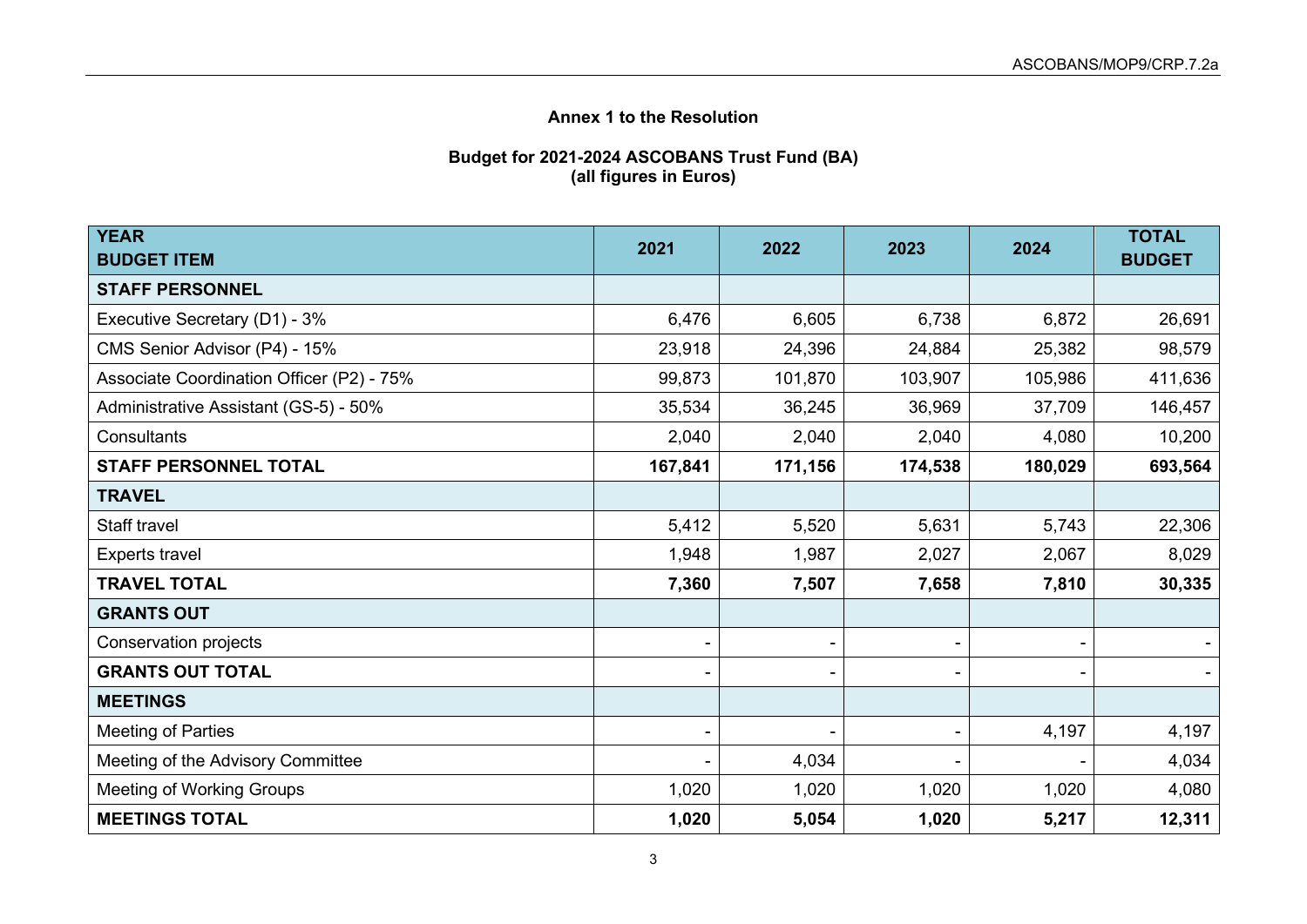| <b>YEAR</b><br><b>BUDGET ITEM</b>                      | 2021    | 2022    | 2023    | 2024    | <b>TOTAL</b><br><b>BUDGET</b> |
|--------------------------------------------------------|---------|---------|---------|---------|-------------------------------|
| <b>EXPENDABLE &amp; NON-EXPENDABLE EQUIPMENT</b>       |         |         |         |         |                               |
| Office supplies                                        | 542     | 552     | 564     | 575     | 2,233                         |
| Office equipment                                       | 918     | 918     | 918     | 918     | 3,672                         |
| <b>EXPENDABLE &amp; NON-EXPENDABLE EQUIPMENT TOTAL</b> | 1,460   | 1,470   | 1,482   | 1,493   | 5,905                         |
| <b>OPERATING COSTS</b>                                 |         |         |         |         |                               |
| Operation / maintenance computers                      | 216     | 221     | 225     | 229     | 891                           |
| <b>IT Services</b>                                     | 11,040  | 11,261  | 11,487  | 11,716  | 45,504                        |
| Operation / maintenance of printers                    | 324     | 331     | 337     | 344     | 1,336                         |
| Information material / outreach and education work     | 1,624   | 1,656   | 1,689   | 1,723   | 6,692                         |
| Reference material                                     | 130     | 132     | 135     | 137     | 534                           |
| Website maintenance and development                    | 2,164   | 2,208   | 2,252   | 2,297   | 8,921                         |
| Tel and fax, postage and miscellaneous                 | 1,082   | 1,104   | 1,126   | 1,148   | 4,460                         |
| <b>OPERATING COSTS TOTAL</b>                           | 16,580  | 16,913  | 17,251  | 17,594  | 68,338                        |
| <b>SUB-TOTAL</b>                                       | 194,261 | 202,100 | 201,949 | 212,143 | 810,453                       |
| <b>UN-PSC 13%</b>                                      | 25,254  | 26,273  | 26,253  | 27,579  | 105,359                       |
| <b>GRAND TOTAL</b>                                     | 219,515 | 228,373 | 228,202 | 239,722 | 915,812                       |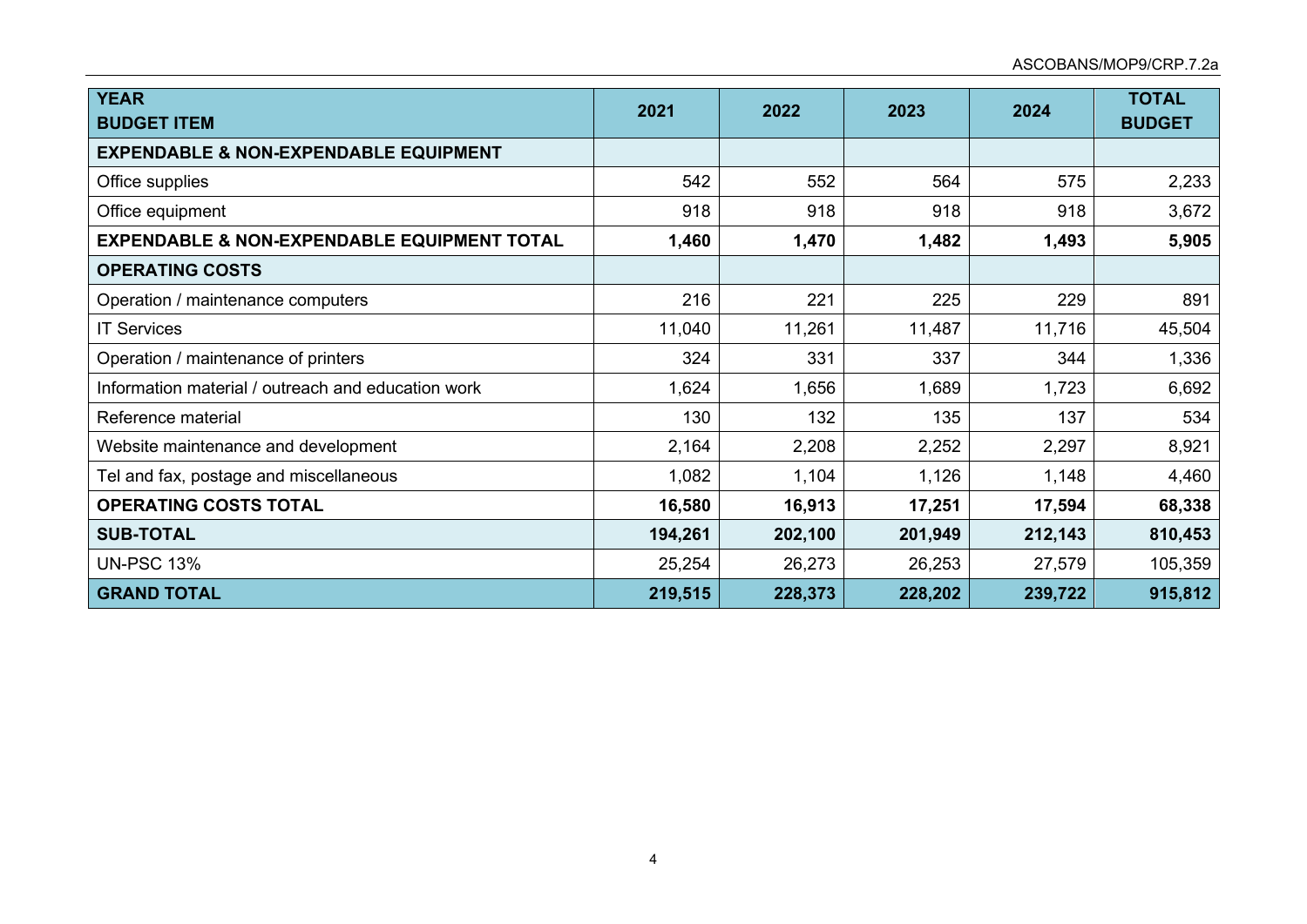# **Annex 2 to the Resolution**

### **Scale of Contributions by Parties to the ASCOBANS Trust Fund for 2021-2024 (all figures in Euros)**

| <b>Country</b>        | <b>UN Scale of Assessment</b> |               |         |         |         |         |              |
|-----------------------|-------------------------------|---------------|---------|---------|---------|---------|--------------|
|                       | (2019)                        | $\frac{9}{6}$ | 2021    | 2022    | 2023    | 2024    | <b>Total</b> |
| <b>Belgium</b>        | 0.821                         | 6.660         | 14,620  | 15,209  | 15,198  | 15,965  | 60,992       |
| <b>Denmark</b>        | 0.554                         | 4.494         | 9,865   | 10,263  | 10,256  | 10,773  | 41,157       |
| <b>Finland</b>        | 0.421                         | 3.415         | 7,497   | 7,799   | 7,793   | 8,187   | 31,276       |
| <b>France</b>         | 4.427                         | 20.000        | 43,903  | 45,675  | 45,640  | 47,944  | 183,162      |
| Germany               | 6.090                         | 20.000        | 43,903  | 45,675  | 45,640  | 47,944  | 183,162      |
| Lithuania             | 0.071                         | 0.576         | 1,264   | 1,315   | 1,314   | 1,382   | 5,275        |
| <b>Netherlands</b>    | 1.356                         | 11.000        | 24,146  | 25,121  | 25,102  | 26,369  | 100,738      |
| <b>Poland</b>         | 0.802                         | 6.506         | 14,281  | 14,857  | 14,847  | 15,596  | 59,581       |
| <b>Sweden</b>         | 0.906                         | 7.349         | 16,133  | 16,784  | 16,772  | 17,618  | 67,307       |
| <b>United Kingdom</b> | 4.567                         | 20.000        | 43,903  | 45,675  | 45,640  | 47,944  | 183,162      |
| <b>Total</b>          | 20.015                        | 100.000       | 219,515 | 228,373 | 228,202 | 239,722 | 915,812      |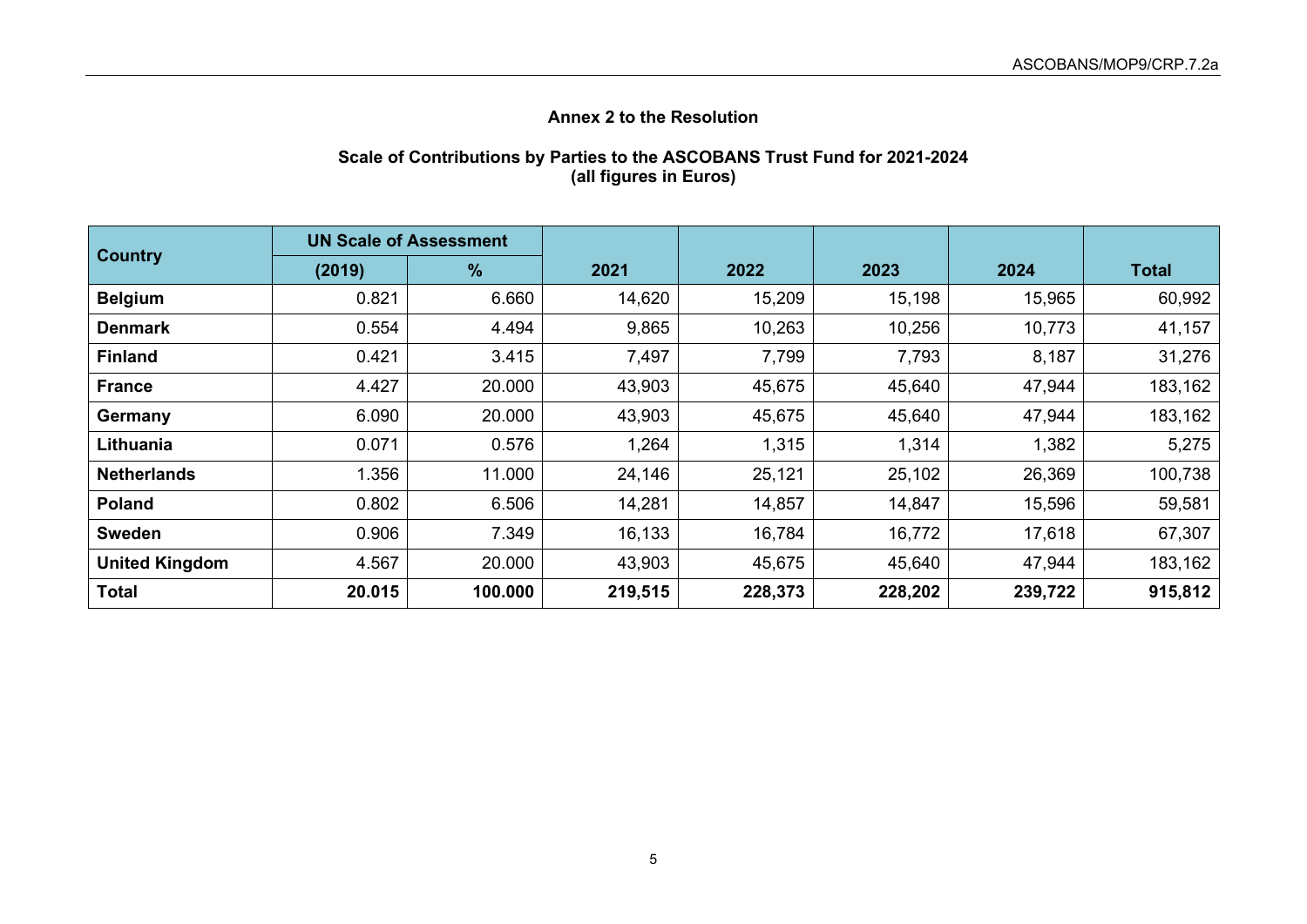## **Annex 3 to the Resolution**

### **Terms of Reference**

### **for the Administration of the Trust Funds for the Agreement on the Conservation of Small Cetaceans of the Baltic, North East Atlantic, Irish And North Seas**

- 1. The Trust Funds for the Agreement on the Conservation of Small Cetaceans of the Baltic, North East Atlantic, Irish and North Seas (hereinafter referred to as the Trust Funds) shall be extended for a period of four years to provide financial support for the aims of the Agreement.
- 2. The financial period for budgeting and reporting purposes of the Agreement shall be the period beginning 1 January 2021 and ending 31 December 2024.
- 3. The Trust Funds shall continue to be administered by the Executive Director of the United Nations Environment Programme (UNEP), subject to the approval of the Governing Council of UNEP.
- 4. The administration of the Trust Funds shall be governed by the Financial Regulations and Rules of the United Nations, the Staff Regulations and Rules of the United Nations and other administrative policies or procedures promulgated by the Secretary-General of the United Nations.
- 5. In accordance with United Nations rules, UNEP shall deduct from the expenditure of the Trust Funds an administrative charge equal to 13 per cent of the expenditure charged to the Trust Funds in respect of activities financed under the Trust Fund.
- 6. In the event that the Parties wish the Trust Funds to be extended beyond the financial period, the Executive Director of UNEP shall be so advised in writing at least three months before expiration of the financial period It is understood that such extension of the Trust Funds shall be decided at the discretion of the Secretary-General of the United Nations.
- 7. The financial resources of the Trust Funds for 2021-2024 shall be derived from:
	- (a) The contributions made by the Parties by reference to Annex 2, including contributions from any new Parties; and
	- (b) Further contributions from Parties and contributions from States not Parties to the<br>Agreement, other governmental, intergovernmental and non-governmental Agreement, other governmental, intergovernmental and non-governmental organizations and other sources.
- 8. All contributions to the Trust Fund shall be paid in Euros. Contributions shall be paid to the bank account of the United Nations based on the invoice provided by United Nations Environment Programme.
- 9. For contributions from States that become Parties after the beginning of the financial period, the initial contribution (from the thirtieth day after deposit of the instrument of ratification, acceptance or accession until the end of the financial period) shall be determined pro rata based on the contribution of other States Parties on the same level on the United Nations scale of assessment, as it applies from time to time. However, if the contribution of a new Party determined on this basis were to be more than 20 per cent of the budget, the contribution of that Party shall be 20 per cent of the budget for the financial year of joining (or *pro rata* for a partial year). Contributions of Parties acceding to the Agreement during the ongoing financial period will not be used to reduce the subscriptions of existing Parties during that financial period but will rather flow into the Trust Fund of the core budget. Contributions for all Parties throughout the financial period shall be based on the UN Scale of Assessments applicable at the time of adoption of this resolution.